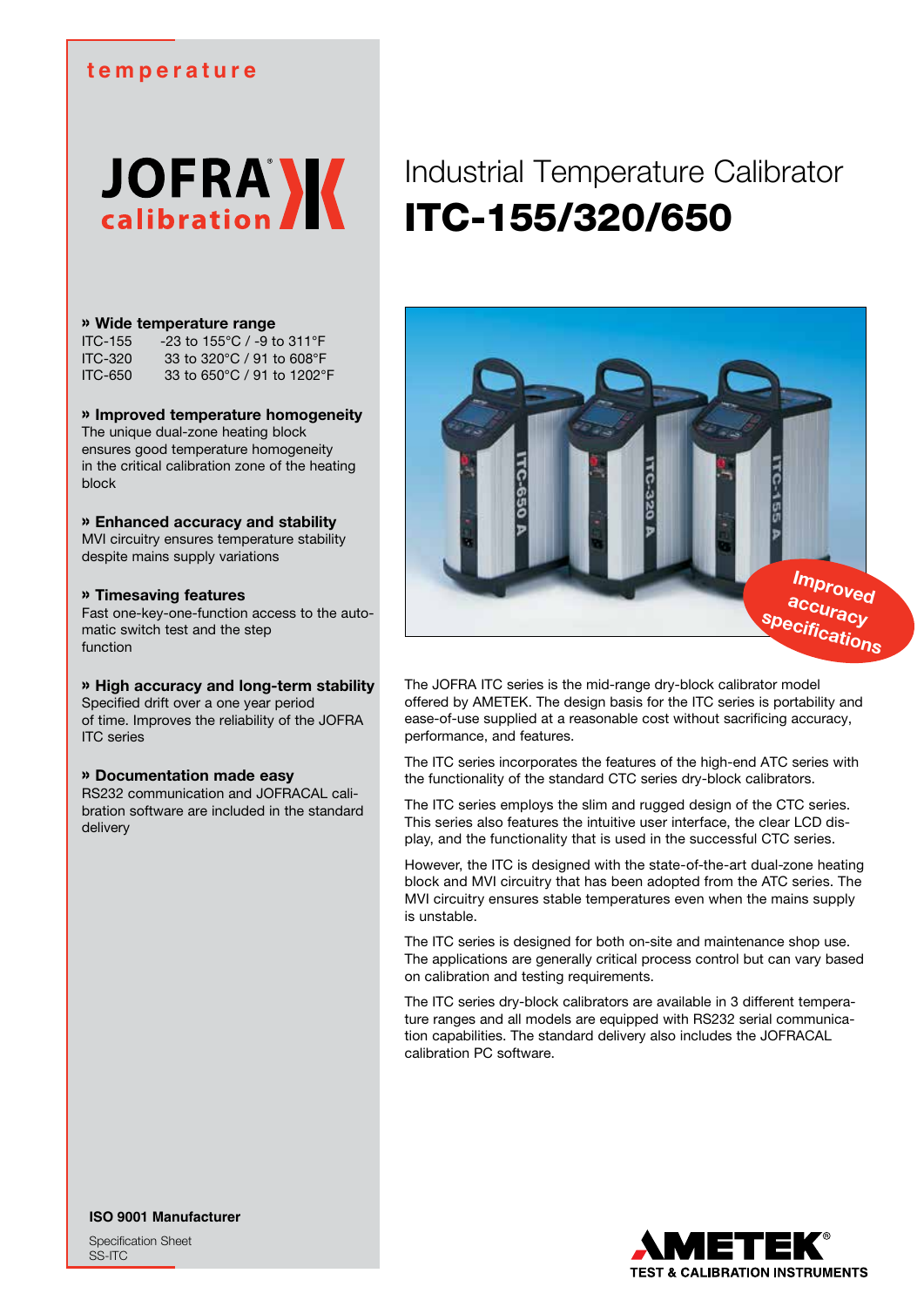

### **ITC-320 & ITC-650 dual-zone heating block**

The specialized block design increases the temperature homogeneity in the critical calibration zone. It also minimizes the need to insulate the sensors-under-test and makes it possible to calibrate liquid-filled and other mechanical sensors.

The main, or lower, zone ensures optimum heat dissipation throughout the entire block. The secondary, or upper, zone compensates for the heat loss from the top of the block and from the sensor-under-test.



#### **ITC-155 heating/cooling block**

The model ITC-155 features improved Peltier elements that employ a ''Multi-Stage Technology''. This both improves efficiency and extends the useful life of the heating/cooling block.

#### **Peltier effect (ITC-155)**

In 1834, Jean Peltier, a French physicist found that an ''opposite thermocouple effect'' could be observed when an electric current was connected to a thermocouple. Heat would be absorbed at one of the junctions and discharged at the other junction. This effect is called the ''PELTIER EFFECT''.



The practical Peltier element (electronic heating pump) consists of many elements of semiconductor material connected electrically in series and thermally in parallel. These thermoelectric elements and their electrical interconnections are mounted between two ceramic plates. The plates serve to mechanically hold the overall structure together and to electrically insulate the individual elements from one another.

#### **Maximum temperature**

From the setup menu, the user can select the maximum temperature limit for the calibrator. This function prevents damage to the sensor-under-test caused by the application of excessive temperatures. The feature also aids in reducing drift resulting from extended periods of exposures to high temperatures. This feature can be locked with an access code.

#### **MVI - Improved temperature stability**

MVI stands for ''Mains power Variance Immunity''.

Unstable mains power supplies are a major contributor to on-site calibration inaccuracies. Traditional temperature calibrators often become unstable in production environments where large electrical motors, heating elements, and other devices are periodically cycled on or off. The cycling of supply power can cause the temperature regulator to perform inconsistently leading to both inaccurate readings and unstable temperatures.

The ITC series employ the MVI, thus avoiding such stability problems. The MVI circuitry continuously monitors the supply voltage and ensures a constant energy flow to the heating elements.



#### **Easy-to-use, intuitive operation**

All instrument controls may be performed from the front panel. The heat source is positioned away from the panel. This design helps to protect the operator.

The main functions on the ITC series are designed with one-key-one-function logic. This means that there are no sub-menus or difficult to remember multiple keystrokes necessary to access primary functions.

The easy-to-read, backlit display features dedicated icons, which help in identifying instrument conditions and operational steps.

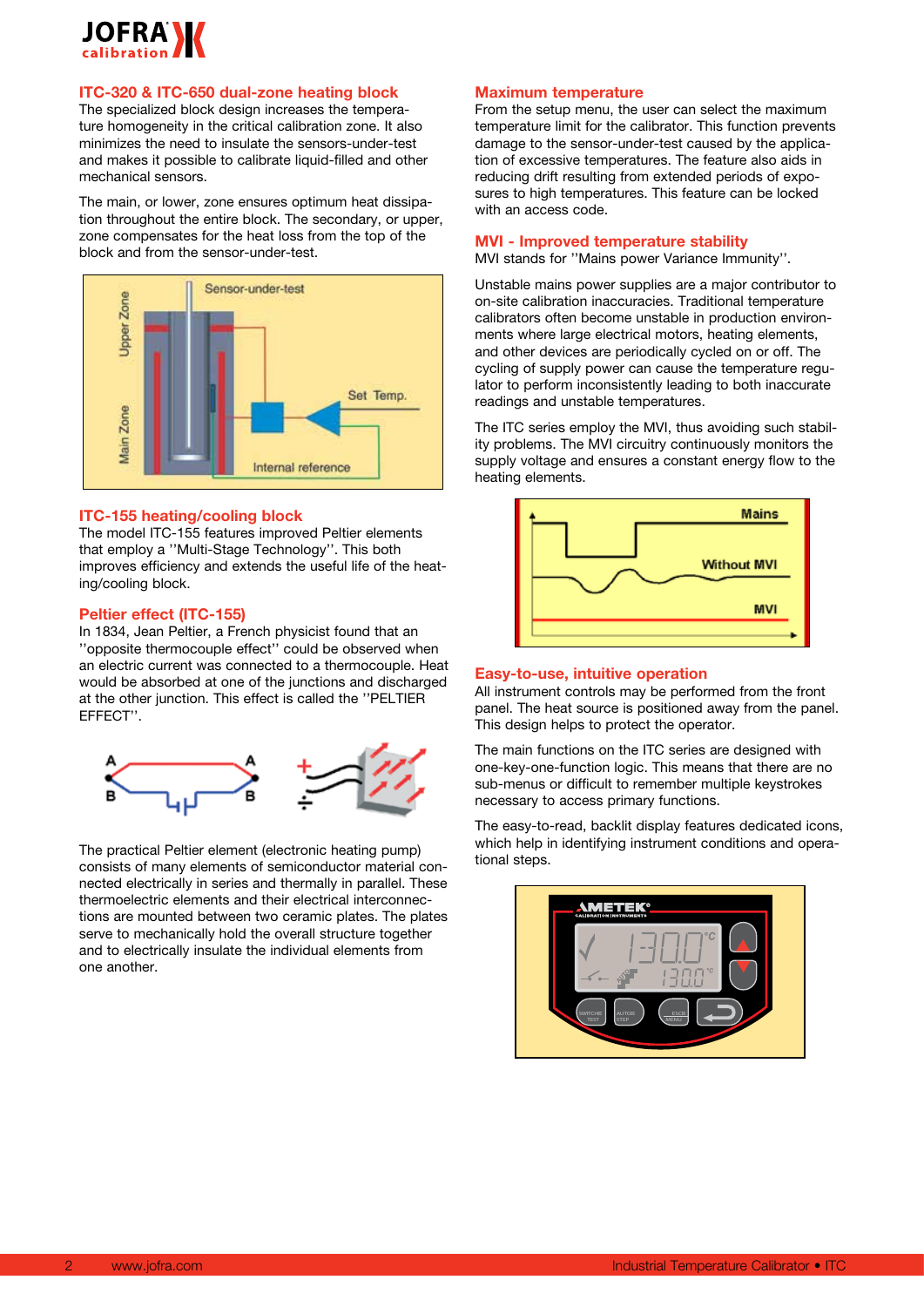

#### **Set temperature**

The ''Up'' and ''Down'' arrow keys allow the user to set the exact temperature desired with a resolution of 0.1°.

#### **Instrument setups**

The ITC series stores the complete instrument setup, including: engineering units, stability criteria, resolution, display contrast, slope (ramp) rate, auto-step settings, and maximum temperature.

#### **Stability indicator**

A bold checkmark on the display indicates that the calibrator has reached the desired set temperature and is stable. The operator may change the stability criteria and establish a greater sense of security in the calibration results. A convenient countdown timer is activated five minutes before the unit reaches stability.

#### **Automatic switch test**

Operators can save a lot of time using the automatic thermoswitch test function to find values for the ''Open'' and ''Close'' temperatures. Additionally, this feature displays the hysteresis (deadband) between the two points. The feature ensures a very high repeatability when testing thermoswitches. Simply press the ''SWITCH TEST'' key to activate the function.



#### **Auto-stepping**

This feature saves manpower. The operator may stay in the control room, or another remote location, monitoring the output from the sensor-under-test while the ITC series calibrator is placed in the process and automatically changes the temperature using a programmed step value and rate. Up to 9 different temperature steps may be programmed, including the hold time for each step.



#### **Re-calibration/adjustments**

The ITC series has a very easy and straightforward procedure for re-calibration/adjustment. There is no need for a screwdriver or PC software. The only thing you need is a reliable reference thermometer.

Place the probe in the calibrator and follow the instructions on the display. Third-party labs and calibration facilities will be able to perform this function if a certificate from an independent source is necessary. Of course, AMETEK can provide you with a traceable calibration certificate from our labs when you require a higher level of confidence.

#### **Calibration of up to 24 sensors with JOFRA ASM**

Using the JOFRA ITC series together with the ASM Advanced Signal Multi-scanner offers a great time-saving automatic solution to calibrate multiple temperature sensors at the same time.

The ASM series is an eight channel scanner controlled by JOFRACAL software on a PC. Up to 3 ASM units can be stacked to calibrate up to 24 sensors at the same time. It can handle signals from 2-, 3- and 4 wire RTD's, TC's, transmitters, thermisters, temperature switches and voltage.

Please also see more in specification sheet SS-CP-2360, which can be found at www.jofra.com

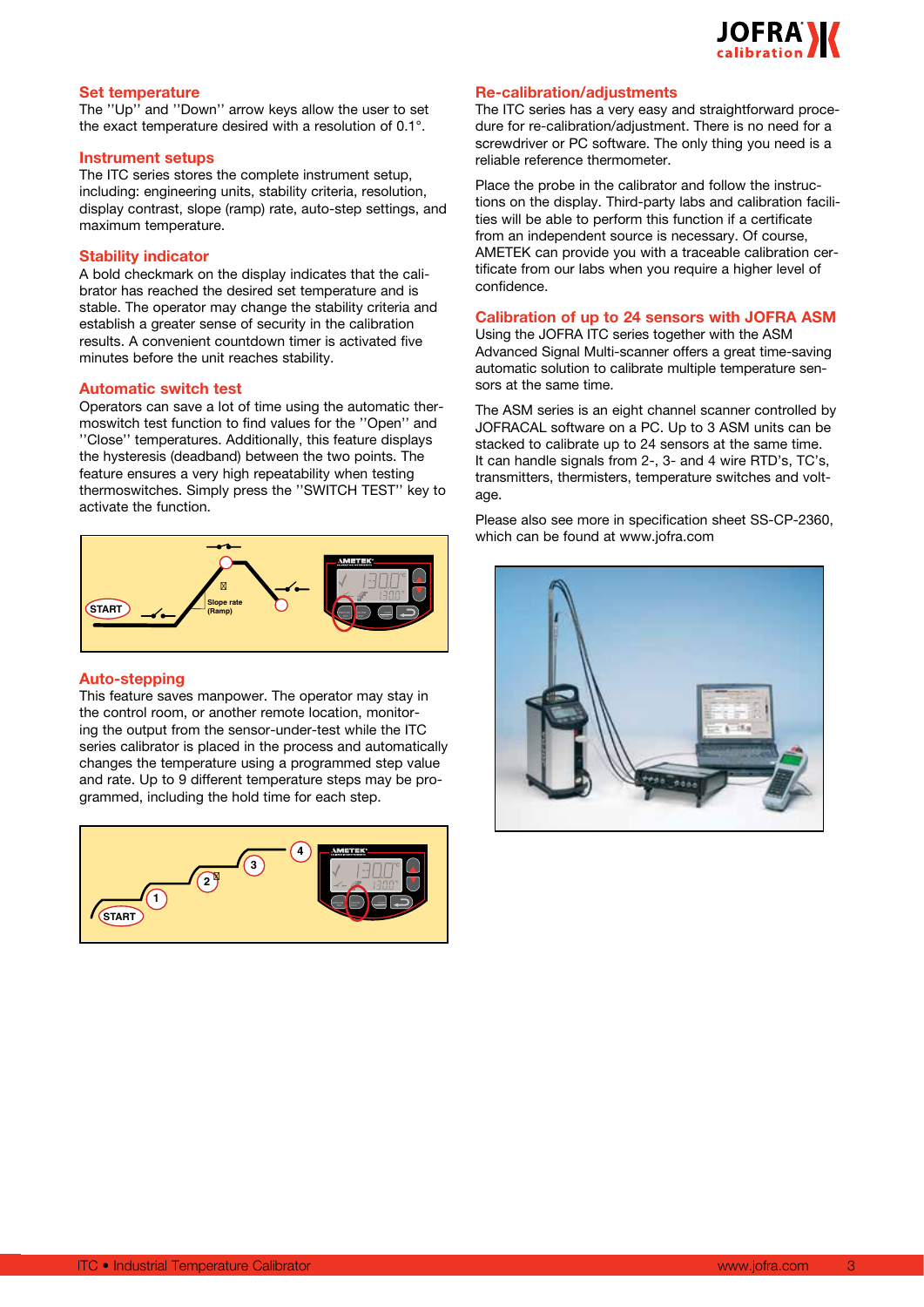

### JOFRACAL CALIBRATION SOFTWARE

JOFRACAL calibration software ensures easy calibration of RTD´s, thermocouples, transmitters, thermoswithes, pressure gauges and pressure switches. JOFRACAL can be used with all JOFRA calibration instruments. When used with ASM-800 signal multi scanner, JOFRACAL can perform a simultaneous semi automatic calibration on up to 24 pressure and/or temperature devices under test in any combination.

|                                 | Thing III 159-17 most Pres- | 22 Not                      |                                | <b>Supple</b> |                              |
|---------------------------------|-----------------------------|-----------------------------|--------------------------------|---------------|------------------------------|
|                                 | <b>WINDOW</b>               | w                           | <b>THRAIA</b>                  | u             | <b><i><u>Indiana</u></i></b> |
| liams!                          | 44 10 8                     | ARE AWAY                    | <b>British Month</b><br>$-100$ | ш             | <b>Cash and</b>              |
| <b>MARALL</b>                   | <b>SERVICE</b>              |                             |                                | 坦             |                              |
| <b>Takane</b>                   | <b>Division of</b>          | <b>US LIE</b>               | <b>FRIDE LSS</b>               | 豇             | <b>Cast H</b>                |
| <b>All Jakes</b>                | Tel: ant-40                 |                             | <b>ELEMENT</b>                 | 益             |                              |
| tached                          | <b>Michaia</b>              | <b>MAINE</b><br>n v         | <b>Linear Edg</b>              | 益             |                              |
|                                 |                             |                             |                                |               |                              |
| LBA I Louis Million and<br>fate |                             | <b>Infectious consenses</b> |                                |               | <b>Put which showed</b>      |

JOFRACAL software controls the complete calibration procedure, stores the results and provides a calibration audit trail through hard-copy certificates. All calibration data are stored for each sensor to monitor drift and optimise recalibration intervals. A scheduler feature allows planning of future calibrations.

#### **JOFRACAL software**

Minimum hardware requirements for JOFRACAL calibration software.

- $INTEL^{TM}$  486 processor
- $(PENTIUM<sup>TM</sup> 800 MHz$  recommended)
- 32 MB RAM (64 MB recommended)
- 80 MB free disk space on hard disk prior to installation
- Standard VGA (800 x 600, 16 colors) compatible screen
- $(1024 \times 786, 256$  colors recommended)
- CD-ROM drive for installation of the program
- 1 free RS232 serial port

### STANDARD DELIVERY

- • ITC dry-block calibrator (user specified)
- Mains power cable (user specified)
- Traceable certificate temperature performance
- Insert (user specified)
- 3 pcs. insulation plugs for 5, 8, 11 mm sensors (ITC-155) only)
- Tool for insertion tubes
- RS232 cable
- **JOFRACAL** calibration software
- User manual
- Reference manual (English)
- Test cables (1  $\times$  red, 1  $\times$  black)

#### ACCESSORIES

- 122832 Cleaning Brushes 4 mm Package of 3 pcs
- 60F174 Cleaning Brushes 6 mm Package of 3 pcs
- 122822 Cleaning Brushes 8 mm Package of 3 pcs
- 123374 Set of 3 pcs of insulation plugs / 4 mm ref. hole \* 5, 8 and 11 mm / 0.2, 0.31 and 0.43 in. (ITC-155 A only)
- 125510 Set of 3 pcs of insulation plugs / 1/4 in ref. hole
- \* 5, 8 and 11 mm / 0.2, 0.31 and 0.43 in. (ITC-155 A only) 125068 Support rod set for sensors, 2 gribs, 2 fixtures
- \* Support rod set can be mounted on all JOFRA dry-blocks
- 125066 Extra fixture for sensor grib
- 125067 Extra sensor grib
- 125002 Edge port Converter with 4 pcs of RS232 ports
- 123396 Carrying Case for ITC Series

#### **Carrying case (Optional) - 123396**

The optional protective carrying case ensures safe transportation and storage of the instrument and all associated equipment.



#### **Heat shield (Optional) - 104216**

An external heat shield is available and may be placed on top of the calibrator to reduce the hot air stream around the sensor-undertest. This is especially important for testing thermocouples having headmounted transmitters with coldjunction compensation.

#### **Support rod set (Optional) - 125068**

Support rod for sensors to be mounted on all JOFRA dry-block calibrators. Holds the sensor under test in their position, while calibrating. Includes 2 sensors grips and 2 fixtures for sensor gribs.



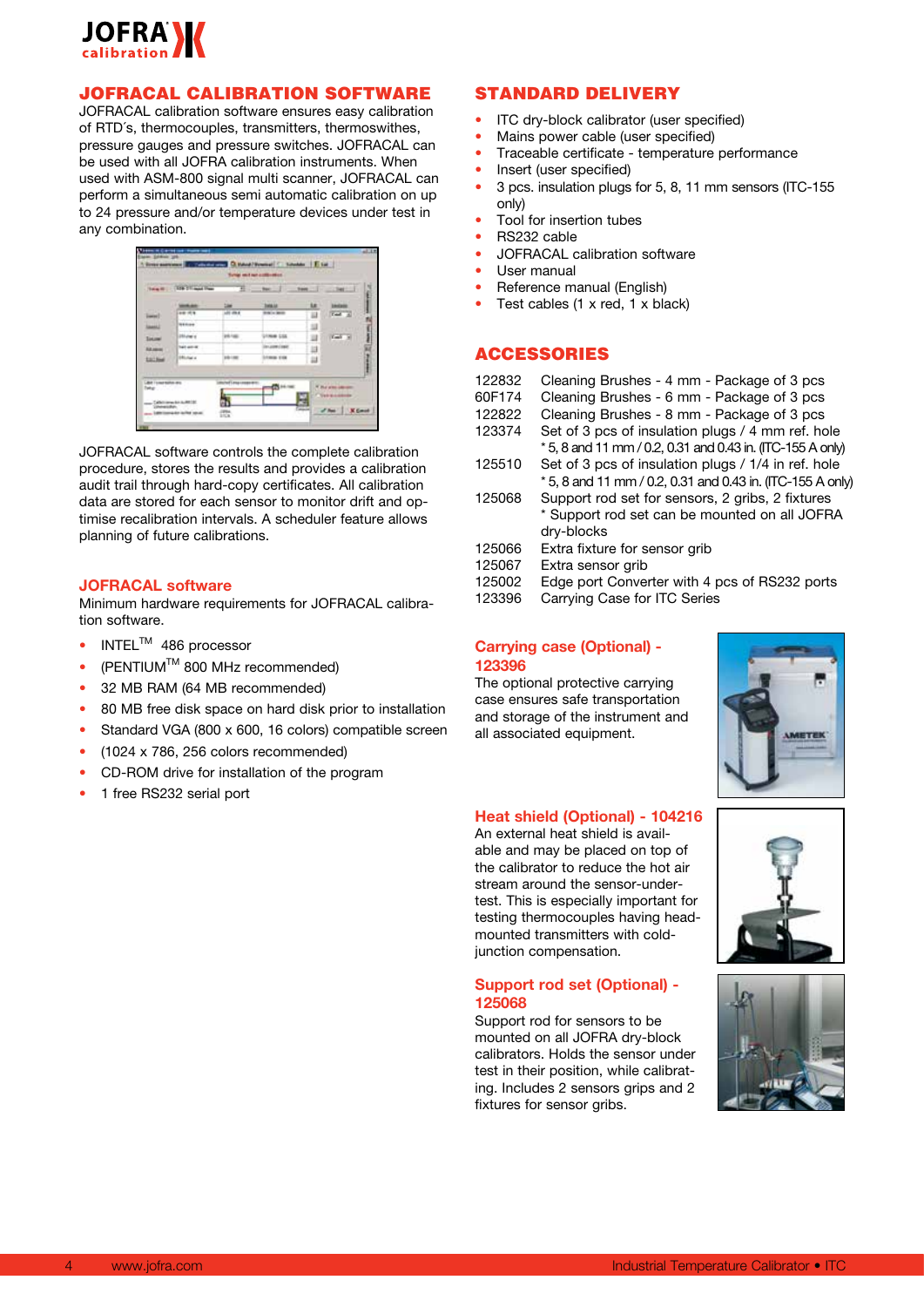

### FUNCTIONAL SPECIFICATIONS

#### **Mains specifications**

| Voltage ITC-155/320 A 115V(90-127) / 230V(180-254)        |  |
|-----------------------------------------------------------|--|
| Voltage ITC-650 A  115V(100-127) / 230V(200-254)          |  |
| Frequency, non US deliveries 50 Hz $\pm$ 5, 60 Hz $\pm$ 5 |  |
|                                                           |  |
| Power consumption (max) ITC-155 A150 VA                   |  |
| Power consumption (max) ITC-320/650 A1150 VA              |  |

#### **Temperature range**

### ITC-155 A

| Minimum @ ambient temp. $0^{\circ}C / 32^{\circ}F$ -39°C / -38°F                           |  |  |  |  |
|--------------------------------------------------------------------------------------------|--|--|--|--|
| Minimum @ ambient temp. $23^{\circ}$ C / $73^{\circ}$ F -23 $^{\circ}$ C / -9 $^{\circ}$ F |  |  |  |  |
| Minimum @ ambient temp. 40°C / 104°F  -10°C / 14°F                                         |  |  |  |  |

#### **Resolution (user-selectable)**

|--|--|--|--|--|

#### **Stability - NEW 1)**

| Measured after the stability indicator has been on for 10 minutes.<br>Measuring time is 30 minutes. |  |
|-----------------------------------------------------------------------------------------------------|--|

#### **Time to stability (approximate)**

| Accuracy - NEW <sup>1)</sup> |                 |
|------------------------------|-----------------|
| $- - - - - - -$              | - .--- . - ---- |

| 12 month period. Specification by use of the internal reference. |  |
|------------------------------------------------------------------|--|

#### **Radial homogeneity (difference between holes) - NEW 1)**

#### **Immersion depth**

#### **Well diameter**

#### **Heating time**

| 23 to 155°C / 73 to 311°F  14 minutes             |  |
|---------------------------------------------------|--|
| $-20$ to 155 °C / $-4$ to 311 °F  18 minutes      |  |
| ITC-320 A 50 to 320°C / 122 to 608°F  7 minutes   |  |
| ITC-650 A 50 to 650°C / 122 to 1202°F  25 minutes |  |

1) Improved specifications from January 1, 2008

#### **Cooling time**

| ITC-155 A 155 to 100°C / 311 to 212°F  4 minutes   |
|----------------------------------------------------|
| 155 to 23°C / 311 to 73°F  14 minutes              |
|                                                    |
| 23 to -20°C / 73 to -4°F  23 minutes               |
| 155 to -20°C / 311 to -4°F 37 minutes              |
|                                                    |
|                                                    |
| ITC-320 A 320 to 100°C / 608 to 212°F  30 minutes  |
| 320 to 50°C / 608 to 122°F  60 minutes             |
|                                                    |
| ITC-650 A 650 to 100°C / 1202 to 212°F  56 minutes |
|                                                    |
| 650 to 50°C / 1202 to 122°F  95 minutes            |
|                                                    |
| <b>Switch input (dry contact)</b>                  |
|                                                    |

#### Test voltage .............................................Maximum 5 VDC Test current .............................................Maximum 2.5 mA

### PHYSICAL SPECIFICATIONS

#### **Instrument dimensions**

| L x W x H 241 x 139 x 375 mm / 9.5 x 5.5 x 14.8 in |  |  |
|----------------------------------------------------|--|--|
|                                                    |  |  |

#### **Instrument weight**

#### **Insert dimensions**

| <b>ITC-155 A</b> | Outer diameter 19,9 mm / 0.78 in<br>Inner diameter16,9 mm / 0.67 in                                                                                 |  |
|------------------|-----------------------------------------------------------------------------------------------------------------------------------------------------|--|
|                  | ITC-320/650 A Outer diameter 29,7 mm / 1.17 in<br>Inner diameter (multi hole) . 25,9 mm / 1.02 in<br>Inner diameter (single hole) 22,0 mm / 0.87 in |  |
|                  | Weight of non-drilled insert (approximate)                                                                                                          |  |
|                  |                                                                                                                                                     |  |

#### ITC-155 A.......................................................130 g / 4.6 oz ITC-320/650 A.............................................. 940 g / 33.2 oz

#### **Shipping (including optional carrying case)**

| Size: L x W x H. 490 x 220 x 405 mm / 19.3 x 8.7 x 15.9 in |  |
|------------------------------------------------------------|--|

#### **Shipping (without carrying case)**

| Size: L x W x H. 460 x 216 x 405 mm / 18.1 x 8.5 x 15.9 in |  |
|------------------------------------------------------------|--|

#### **Shipping (carrying case only)**

| Size: L x W x H490 x 220 x 405 mm / 19.3 x 8.7 x 15.9 in |  |
|----------------------------------------------------------|--|

#### **Miscellaneous**

| Serial data interface  RS232 (9-pin Male)      |
|------------------------------------------------|
| Operating temperature0 to 40°C / 32 to 104°F   |
| Storage temperature  -20 to 60°C / -4 to 140°F |
|                                                |
|                                                |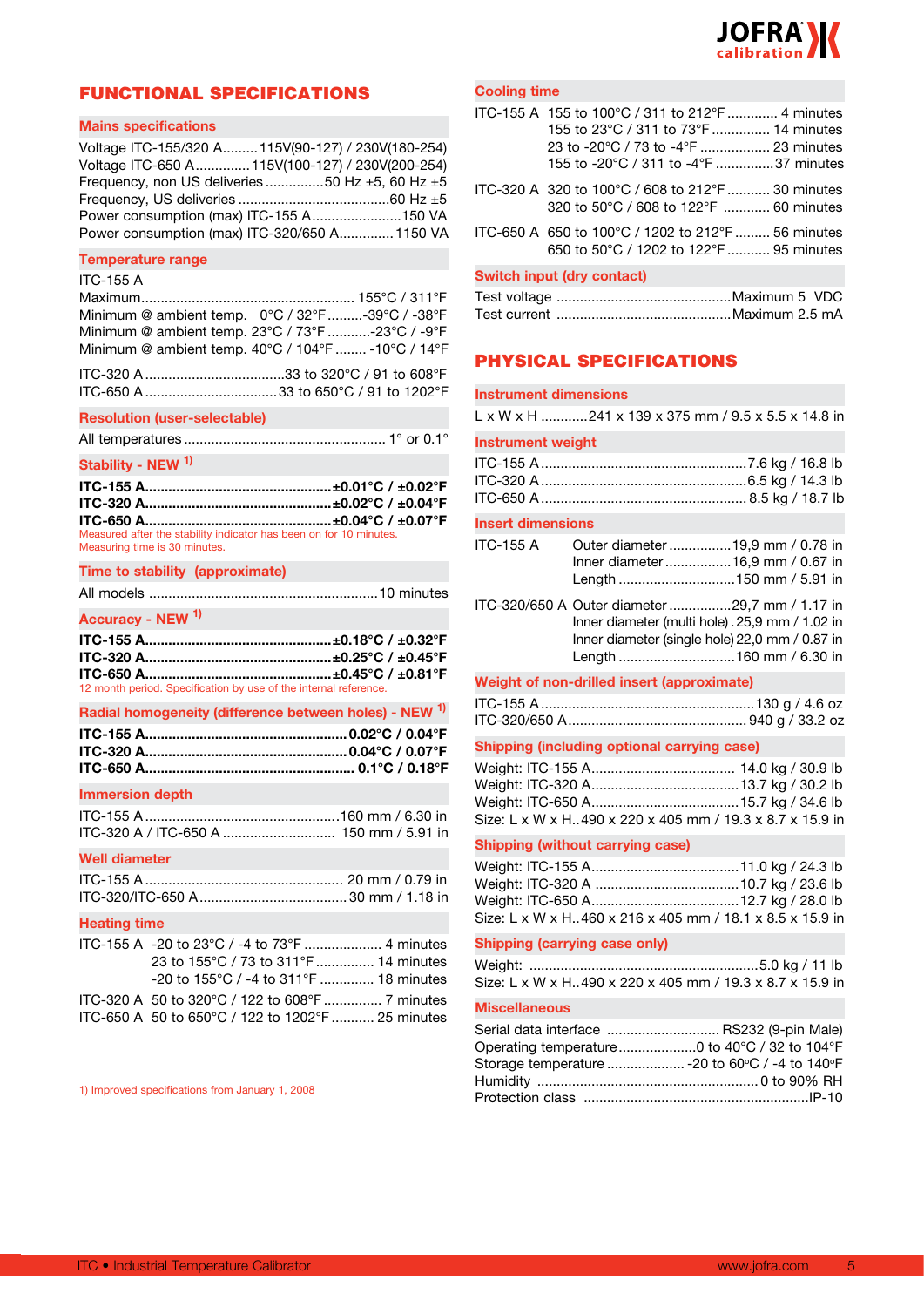

### PREDRILLED INSERTS FOR ITC SERIES - 4 MM REFERENCE HOLE

JOFRA dry-block insert compatibility and materials: ATC-320 = ATC-650 = ITC-320 = ITC-650 (made of brass) ATC-155 = ATC-156 (made of aluminum)  $ATC-157 = ITC-155$  (made of aluminum) ATC-140 = ATC-250 (made of aluminum)

| <b>Probe diameter</b>           | Insert code 1 | <b>ITC-155 A</b> | <b>ITC-320/650 A</b> |
|---------------------------------|---------------|------------------|----------------------|
| 3 mm                            | 003           | 123270           | 105622               |
| 4 mm                            | 004           | 123271           | 105624               |
| 5 mm                            | 005           | 123272           | 105626               |
| 6 mm                            | 006           | 123273           | 105628               |
| 7 mm                            | 007           | 123274           | 105630               |
| 8 mm                            | 008           | 123275           | 105632               |
| 9 mm                            | 009           | 123276           | 105634               |
| 10 mm                           | 010           | 123277           | 105636               |
| $11$ mm                         | 011           | 123278           | 105638               |
| $12 \text{ mm}$                 | 012           | 1232992          | 105640               |
| 13 mm                           | 013           | 123300 2         | 105642               |
| 14 mm                           | 014           | N/A              | 105644               |
| $15 \text{ mm}$                 | 015           | N/A              | 105646               |
| <b>16 mm</b>                    | 016           | N/A              | 105648               |
| Package of the above<br>inserts |               | 124699           | 124701               |
| Set of insulation plugs         |               | 123374           | N/A                  |

All specifications on hole sizes are referring to the outer diameter of the sensor-under-test. The correct clearance size is applied in all predrilled inserts.

| <b>Probe diameter</b>           | Insert code 1 | <b>ITC-155 A</b> | ITC-320/650 A |
|---------------------------------|---------------|------------------|---------------|
| $1/8$ in                        | 125           | 123279           | 105676        |
| $3/16$ in                       | 187           | 123280           | 105678        |
| $1/4$ in                        | 250           | 123281           | 105680        |
| 5/16 in                         | 312           | 123282           | 105682        |
| $3/8$ in                        | 375           | 123283           | 105684        |
| $7/16$ in                       | 437           | 1233012          | 105686        |
| $1/2$ in                        | 500           | 123302 2         | 105688        |
| $9/16$ in                       | 562           | N/A              | 105690        |
| $5/8$ in                        | 625           | N/A              | 105692        |
| Package of the above<br>inserts |               | 124700           | 124702        |
| Set of insulation plugs         |               | 123374           | N/A           |

Note: All inserts (metric and inches) are supplied with a hole for the 4 mm OD reference probe.

Note: All inserts (metric and inches) for ITC-155 are supplied with a matching insulation plug.

Note 1: Use the insert code, when ordered as the standard insert together with a new calibrator.

Note 2: ITC-155 : 12 mm, 13 mm, 7/16 in and 1/2 in inserts are delivered without the 4 mm reference hole, but supplied with a matching insulation plug.

## PREDRILLED INSERTS FOR ITC SERIES - 1/4 IN (6.35 mm) REFERENCE HOLE

| Probe diameter                  | Insert code 1 | <b>ITC-155 A</b>    | ITC-320/650 A |
|---------------------------------|---------------|---------------------|---------------|
| 3 mm                            | 803           | 125290              | 125259        |
| 4 mm                            | 804           | 125291              | 125261        |
| 5 mm                            | 805           | 125292              | 125263        |
| 6 mm                            | 806           | 125293              | 125265        |
| 7 mm                            | 807           | 125294              | 125267        |
| 8 mm                            | 808           | 125295              | 125269        |
| 9 mm                            | 809           | N/A                 | 125271        |
| $10 \, \text{mm}$               | 810           | N/A                 | 125273        |
| $11$ mm                         | 811           | N/A                 | 125277        |
| $12 \text{ mm}$                 | 812           | 1232992             | 125279        |
| $13 \text{ mm}$                 | 813           | 123300 <sup>2</sup> | 125281        |
| 14 mm                           | 814           | N/A                 | 125283        |
| $15 \, \mathrm{mm}$             | 815           | N/A                 | 125285        |
| Package of the above<br>inserts |               | 125387              | 125388        |
| Set of insulation plugs         |               | 125510              | N/A           |

| Probe diameter                  | Insert code <sup>1</sup> | <b>ITC-155 A</b>    | ITC-320/650 A |
|---------------------------------|--------------------------|---------------------|---------------|
| $1/8$ in                        | 901                      | 125314              | 125296        |
| 3/16 in                         | 902                      | 125315              | 125298        |
| $1/4$ in                        | 903                      | 125316              | 125300        |
| 5/16 in                         | 904                      | 125317              | 125303        |
| $3/8$ in                        | 905                      | N/A                 | 125305        |
| 7/16 in                         | 906                      | 123301 <sup>2</sup> | 125307        |
| $1/2$ in                        | 907                      | 123302 2            | 125309        |
| $9/16$ in                       | 908                      | N/A                 | 125311        |
| Package of the above<br>inserts |                          | 125390              | 125391        |
| Set of insulation plugs         |                          | 125510              | N/A           |

Note: All inserts (metric and inches) are supplied with a hole for the 1/4 in OD reference probe.

Note: All inserts (metric and inches) for ITC-155 are supplied with a matching insulation plug.

Note 1: Use the insert code, when ordered as the standard insert together with a new calibrator.

Note 2: ITC-155: 12 mm, 13 mm, 7/16 in and 1/2 in inserts are delivered without the 1/4 in reference hole, but supplied with a matching insulation plug.

### UNDRILLED INSERTS FOR ITC SERIES

| Inserts                                                              | <b>ITC-155 A</b> | ITC-320/650 A |
|----------------------------------------------------------------------|------------------|---------------|
| 5-pack, undrilled inserts                                            | 123286           | 122719        |
| 5-pack, undrilled inserts with a 4 mm hole for the reference probe   | 123285           | 122721        |
| 5-pack, undrilled inserts with a 1/4 in hole for the reference probe | 125313           | 125287        |
| One undrilled insert                                                 | N/A              | N/A           |
| Undrilled insulation plug                                            | 123304           | N/A           |



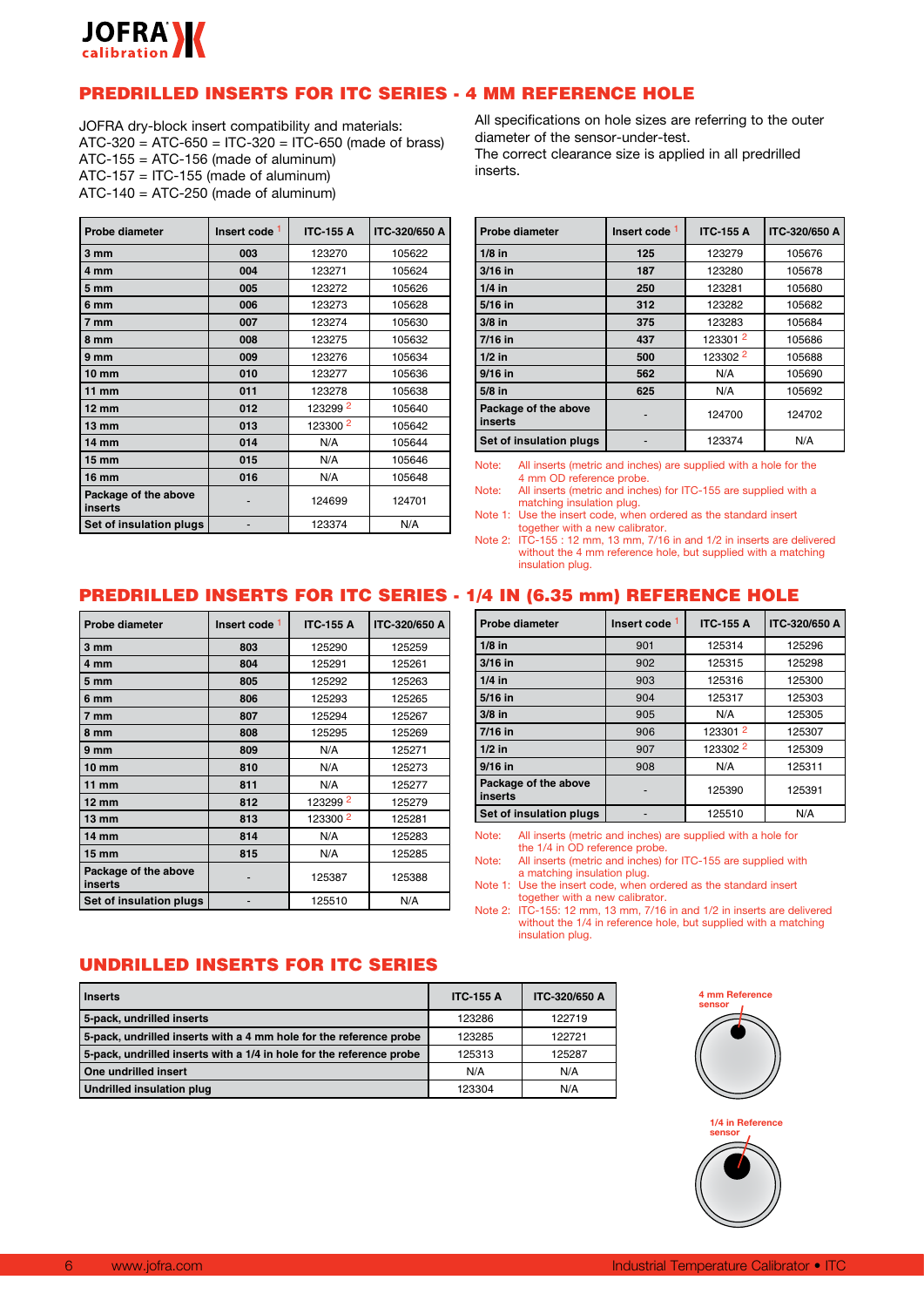

### MULTI-HOLE INSERTS FOR ITC SERIES - METRIC (MM)

| Spare part no. for multi-hole inserts - metric (mm) |                  |               |  |
|-----------------------------------------------------|------------------|---------------|--|
| Insert code 1                                       | <b>ITC-155 A</b> | ITC-320/650 A |  |
| <b>M01</b>                                          | 123294           | 122750        |  |
| <b>M02</b>                                          | 123295           | 122752        |  |
| <b>M03</b>                                          | 123296           | 122754        |  |
| <b>M04</b>                                          | N/A              | 122756        |  |
| <b>M06</b>                                          | 125377           | N/A           |  |
| <b>M07</b>                                          | 125378           | N/A           |  |
| <b>M08</b>                                          | 125379           | N/A           |  |

Note: All multi-hole inserts (metric and inches) for ITC-155 are supplied with a matching insulation plug. Note: Remember to use matching insulation plugs.

Note 1: Use the insert code, when ordered as the standard insert together with a new calibrator.



**Multi-hole M01 (ITC-155 A)**

**1/4 in Reference sensor**



**Multi-hole M02 (ITC-155 A)**



**Multi-hole M06 (ITC-155 A)**



**Multi-hole M07 (ITC-155 A)**





**Multi-hole M03 (ITC-155 A)**



**Multi-hole M08 (ITC-155 A)**









**Multi-hole M04 (ITC-320/650 A)**

**3/8**

**Multi-hole M06 (ITC-320/650 A)**

**3/16**

**1/4**

**4 mm Reference sensor**

**1/4**

**1/8**

**4**

### MULTI-HOLE INSERTS FOR ITC SERIES - IMPERIAL (INCH)

| Spare part no. for multi-hole inserts - imperial (inch) |                  |                      |  |
|---------------------------------------------------------|------------------|----------------------|--|
| Insert code <sup>1</sup>                                | <b>ITC-155 A</b> | <b>ITC-320/650 A</b> |  |
| <b>M02</b>                                              | N/A              | N/A                  |  |
| <b>M04</b>                                              | 123297           | N/A                  |  |
| <b>M05</b>                                              | 123298           | 122758               |  |
| <b>M06</b>                                              | N/A              | 122760               |  |
| <b>M09</b>                                              | 125380           | N/A                  |  |

Note: All multi-hole inserts (metric and inches) for ITC-155 are supplied with a matching insulation plug.

Note: Remember to use matching insulation plugs.

Note 1: Use the insert code, when ordered as the standard insert together with a new calibrator.



**Multi-hole M04 (ITC-155 A)**



**Multi-hole M05 (ITC-155 A)**



**Multi-hole M05 (ITC-320/650 A)**



**Multi-hole M09 (ITC-155 A)**